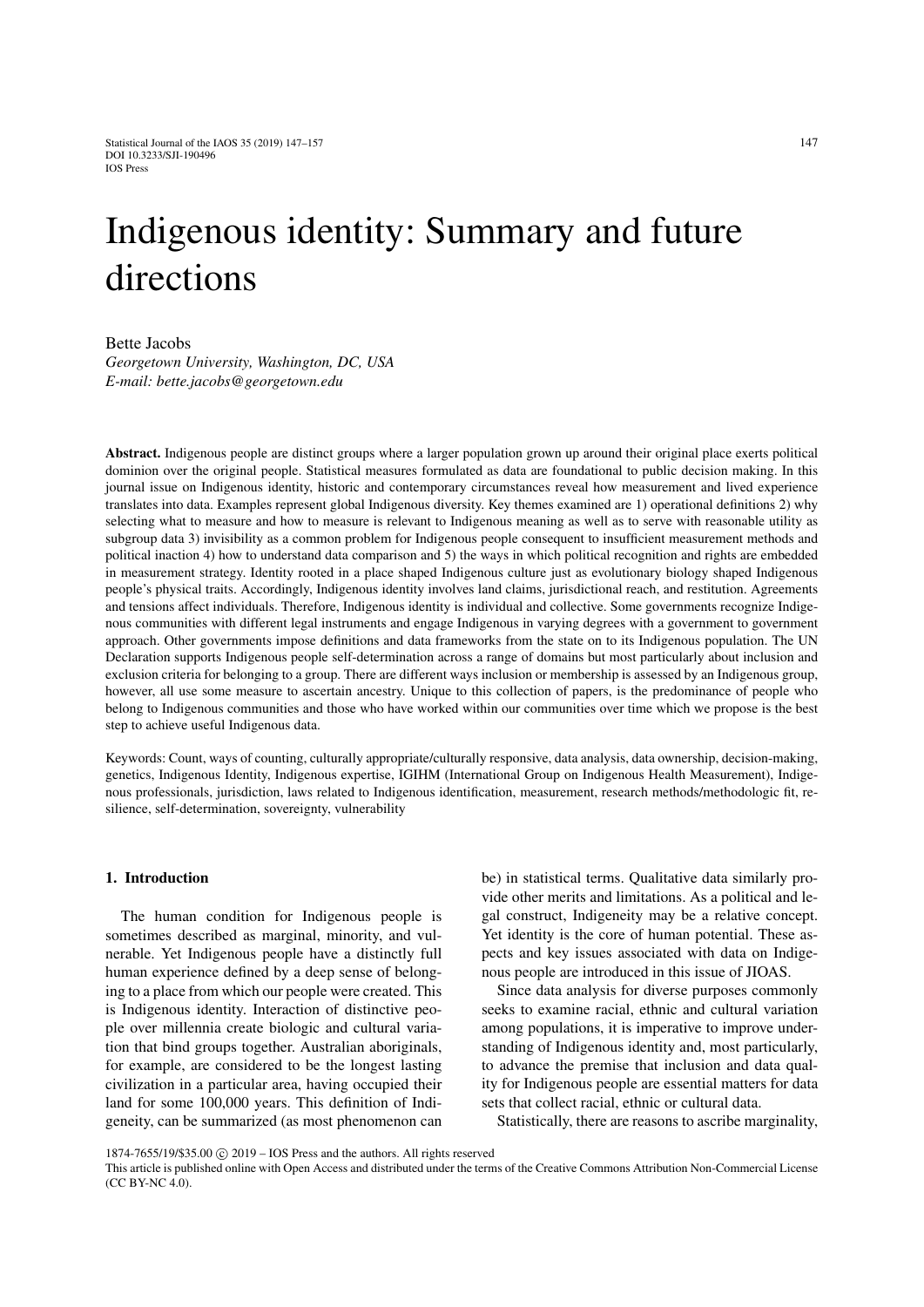minority, and vulnerability to Indigenous people, particularly in settler states. Like all summary measures, data tell only part of the story. We argue that statistical methods are capable, indeed, responsible to include Indigenous people in datasets that describe groups of people and that all appropriate applications for assuring data quality and responsible use be employed when doing so. As original people occupying a place longer than written history, we are not marginal, minority, and vulnerable in exactly the same ways most people perceive these ideas but from a statistical data point of view, this may be correct. Other types of data limitations for Indigenous people must be changed to employ the rigor expected for all data sets. Too often, data on Indigenous people have not been good quality. Only through equitable expectations can data adequately guide decision-making. In this set of papers and synthesis, we provide examples where gaps, mistakes, or misunderstanding can be a result of lack of rigor as well as lack of political will. Underlying the varied communities featured is the remarkable phenomenon of resilience among Indigenous people and our flourishing cultures. Understanding resilience in statistical terms also contributes to the common good.

#### 2. Background

Identity issues are central to any data set and, most particularly, when applied statistics are used for description and decision-making. Definitions about identification for Indigenous people come with common and distinctive concerns about counting, data analysis, and conclusions. The papers in this journal devote attention to a general sense of the range of concerns and how they are experienced by Indigenous people. Above all, the papers underscore how burdens for Indigenous people can be magnified by statistics that neglect or misrepresent native populations. Indigenous people also represent some of the most remarkable aspects of resilient identity. Findings that exclude or accept flawed data for Indigenous people diminish full understanding of the human condition and its rich, collective potential for understanding and for action. As the International Group on Indigenous Health Measures (IGIHM) we have spent more than a decade delving into the complexities involved with improved measurement. We are a multi-disciplinary group, many of us members of Indigenous communities, using mixed methods as appropriate to understand data about Indigenous people. In our respective places, we communicate a lot about disparities, those measures that demonstrate how disproportionately Indigenous people achieve equality in education, health, economic, and justice. At our meeting in Vancouver in 2014, we established an identity sub-group within IGIHM to take up this fundamental focus. Selected papers on this topic were presented at the meeting of the 2018 meeting of the International Organization of Applied Statistics. With the special edition journal on Indigenous Identity there is the opportunity to integrate efforts of IOAS and IGIHM on a path of mutual productivity.

## 3. Importance

Statistical data seem the most unbiased form of representation possible. More than ever, data have become "evidence". Certainly, in most aspects of daily life, data about human differences increasingly inform ways of thinking and acting. Policies are designed and resources distributed by applying statistics to solve public concerns. Computer capabilities allow us to manage large amounts of data and examine enormous complexities. In the medical field, genomics relies on massive statistical correlations from genetic DNA to ascertain answers to questions as part of what is called "precision medicine". Accordingly, this is an ideal time to posit the importance of basic ways we characterize data and how to use statistics yielded from data collection. There are tremendous ways data advance knowledge and the ability to improve the human condition.

Anyone who works with numbers knows that precision from numbers come with certain qualifications. Identity has many elements. There are various ways to define, measure, include, exclude, and enumerate racial, ethnic and cultural identity. Operational definitions that specify these characteristics are essential to know and explain data as they are collected and interpreted. What is measured and how it will be measured is not only a function of instrumentation but one of focus and values about what is important. Therefore, counting is about numbers filtered through choices. Instrumentation varies tremendously, as anyone who deals with numbers appreciates. The selection of variables to be measured also is a critical point in time to consider inclusivity and diversity. Finally, while enumeration is generally the feature statistic, numerators are primarily understood in the context of denominators. For Indigenous people, denominators vary in quality as well. This is particularly essential to appreci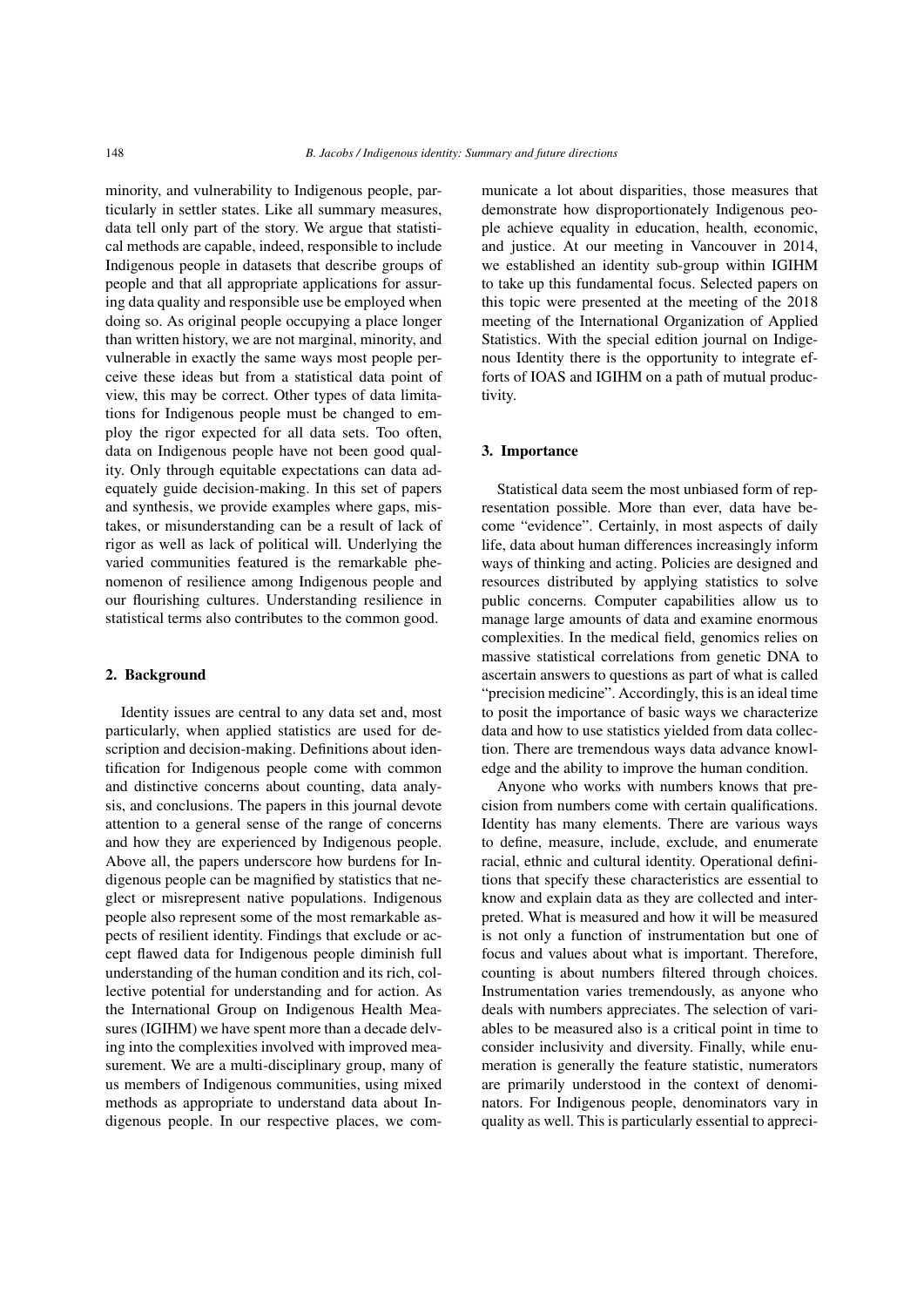ate when dealing with the types of data that commonly translate into rates or ratios for reporting and comparison. Decision making is done with data or by default. All too often default happens in significant policy decisions because data are absent or little effort is made to look for data with relevant measures about Indigenous people. As Waldon [\[1\]](#page-9-0) describes in this issue, establishing meaningful ethnicity classification standards and rules is a critical part of the solution to improve the health and well-being of Indigenous people.

#### 4. Indigenous identity

Dealing with data about Indigenous people means dealing with country specific laws, treaties, colonial legacies, and between group and within group variation among tribes. Concepts of cultural belonging, self-determination, and sovereignty are also associated with identity. The UN Working Group on Indigenous Issues [\[2\]](#page-9-1) emphasizes the intergenerational aspect of groups of peoples who identify themselves as communities or nations with long established, that is presettler or treaty claim, to particular territory. This definition of Indigenous identity embeds the idea of ancestral territory enduring for future generations. The UN, however, has limited jurisdiction and enforcement capabilities related to disputed territories for Indigenous people. Having a common forum has fostered strength of purpose and a forum for resolution models that recognize the rights outlined in UN declarations.

Identity as Indigenous has many expressions. Actionable definition arises from the political and legal meanings ascribed to human boundaries. Among multiple differentiating boundaries operating in Indigenous communities in Western settler countries, tribes and states have formal agreements defining Indigeneity. Presently, in order to be recognized by the countries of Canada, Australia, New Zealand and the United States, tribes must have written constitutions that specify their membership criteria [\[3\]](#page-9-2). Tribal membership criteria contain attributes that clearly state who is included and excluded for membership and may be changed as tribes deem appropriate as part of the legal right to self-determine this measure. Tribal definition of indigenous membership is recognized by these governments for all formal claims. Other countries, such as the situation Santos [\[4\]](#page-9-3) describes in Brazil, impose definitions for Indigeneity in official statistics and while forward steps have been made, including efforts to meet international recommendations for measuring Indigeneity, forward steps illuminate more specifically where gaps and questions could lead to improved measures and better probes.

Indigenous membership and human rights have been recognized by national and international bodies. Indigenous identity can be difficult in theory as well as law and policy. Sound data is key to formulating ways to define Indigeneity as appropriate to purpose. Importantly, it should be recognized that there is a growing number of Indigenous people credentialed in professions who can bring the rigor of science and essence of the lived experience to understanding statistics. The most important recommendation distilled over the experience of IGIHM has been training and inclusion of Indigenous people in bodies that design, deploy, interpret, and maintain how data are collected and used.

## 5. Indigenous people data themes

## *5.1. Definitions*

There are different ways to define Indigenous identity. Formal claims and participation in tribal governance requires membership congruent with a tribal constitution. Membership is essential for legal action and certain benefits and rights. In some places and at certain times, tribal membership is notably fraught with disincentives and discrimination. In places where standards are established, tribes are given considerable authority to define their own membership criteria. Marori are the Indigenous people of New Zealand. Australia recognizes different tribes and nations of aboriginal descent as well as Torres Strait Islanders and their descendents whose numbers are greater on mainland Australia than on the Islands themselves. While tribal membership is generally the commonly understood term to specific Indigeneity, under certain constitutional circumstances other terms may be used to mean Indigenous membership. This is the case for Alaska Natives (AN) who identify with their tribal communities as "shareholders". ANs who identify as shareholders mean they are Indigenous members of one of twelve Alaska Native Regional corporations established in 1971. This is not the case in other places, illustrating the varied forms of organization and even terms Indigenous people have when referring to identification with their Indigenous community.

Self-identification is a different but conventional way to declare affinity with a racial or ethnic group. Self-identification remains a common method to mea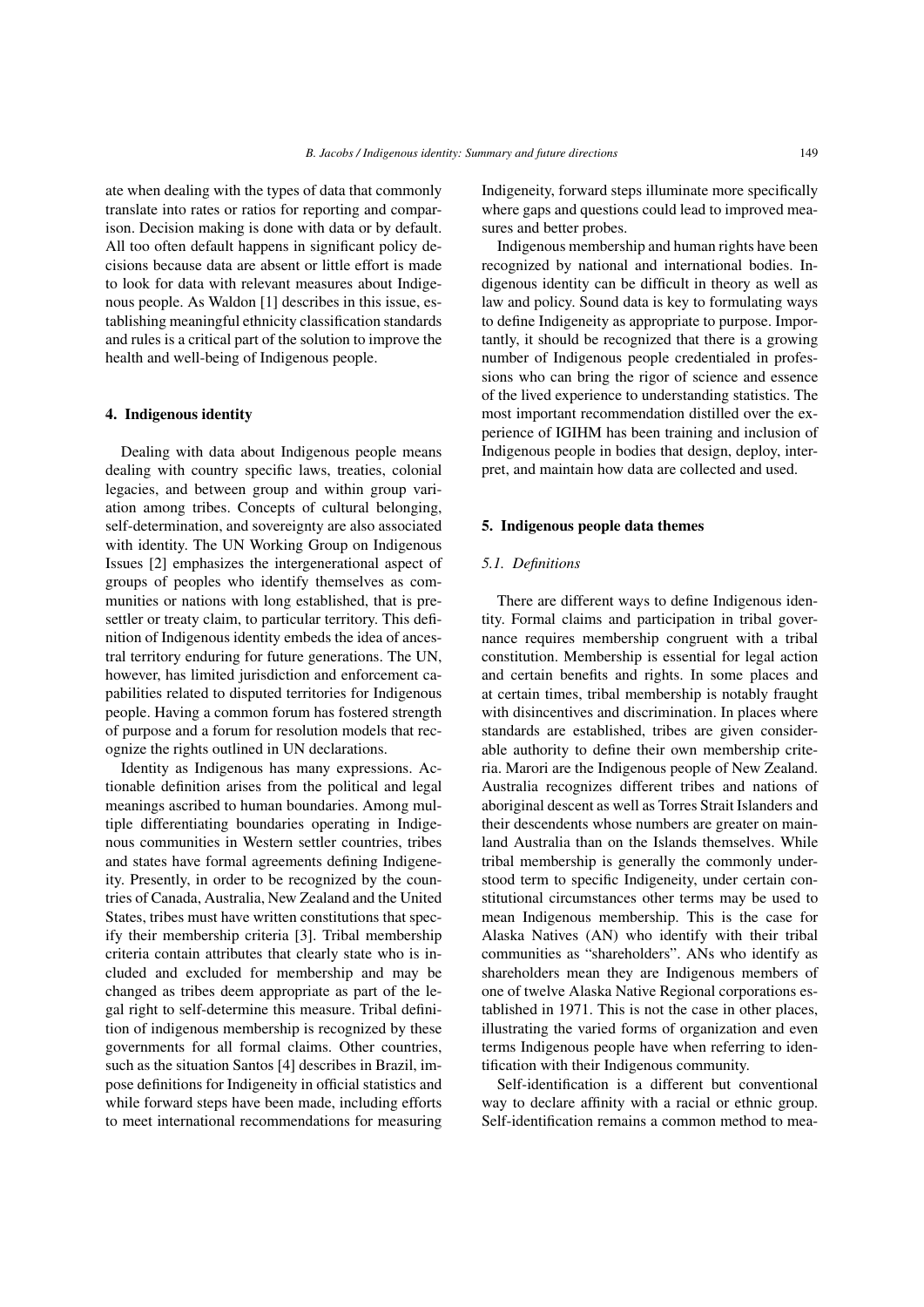sure identity partly because it can be done efficiently in large scale data collection. There are various limitations accepted when using self-identification. As populations become more diverse due to mobility and mixed ancestry, people cannot be defined exclusively by where they live even though territory is a primary source of identity. This association with place and selfidentification is similar to how we understand identity as Irish or Jewish. Also, under different conditions there are incentives and disincentives for how one identifies ethnicity. Understanding how statistical data are defined and obtained explain such things as a surge in Indigenous identity in the US census without commensurate growth in birth rates and without identification of specific tribal affiliation. In certain circumstances, such as education or medical intake data done by interview, ethnic identity is not always even selfidentification but a judgement made by a person completing a data form. Tribal enrollment, on the other hand, has specific inclusion criteria to establish identity. Generally, criteria directly or indirectly reflect lineage that is biologic, social, and cultural. Partly this recognition arose from dominant governments using tools of blood quantum or named categories for full and mixed race. Because there are different standard ways of measuring, we agree that at least when practices, for example, rely on self-identification, that selfidentification can be the most reasonable definition to use. As Connolly et al. [\[5\]](#page-9-4) and Griffiths et al. [\[6\]](#page-10-0) write, whether or not self-identification is informative depends on the purpose of data collection.

The resilience of Indigenous people has been highly aligned with self-determined identity, a feature that resides within Indigenous communities and their traditions. The right to self-determine, perhaps more than any other single attribute, is an authority most championed by Indigenous peoples. Identity methods that have been externally imposed have generally caused disruption leading to dysfunction [\[1\]](#page-9-0). Recently, growing popularity for the commercial use of genetic testing for ancestry has introduced a new way to measure racial and ethnic identity. Although DNA ancestry measurement is data-based, at this point in time, it does not meet inclusion eligibility for any tribal membership criteria. These are many questions about the utility of such measures for the future. Instrumentation gives certain types of information and all data are qualified in some way. Human rights for Indigenous people strongly advocate for communities to make their own decisions about identity and belonging. Thus, actionable purposes rely on membership in a group rather than self-identification or externally created criteria.

#### *5.2. What to measure*

The selection of what to measure is a major data responsibility. A key purpose to measure identify is to learn about variation within and between groups of people. In diverse cohorts, this requires consideration of how to best represent phenomenon of interest. Procedures for formally including and deciding what to measure in official statistics is typically granted within existing Western forms of governance and reporting processes [\[6\]](#page-10-0). Exclusion or irregular inclusion in representation of data sets purported to describe national populations present problems to understand epidemiology or health data reports where comparisons and resource allocation typically use a reliable denominator [\[1,](#page-9-0)[7\]](#page-10-1). Survey measurement using questionnaires may not assess culturally appropriate features. For example, health indicators that correlate with disease risk may use self-report about high blood pressure or diabetes without asking about the degree to which these disorders are under control with appropriate action. Indeed, because of high rates and disparate disease outcomes, it is easy to assume that all Indigenous people with these diseases do not control their disease. This is less likely to be an assumption in a dominant population subgroup. Also, health for most people means functional ability. For people whose tradition involves long distance walking or horseback riding, questions about how often one exercises does not elicit common understanding because walking or riding a horse is part of traditional daily function and is not considered "exercise". Ceremonies and traditional healing are not captured in questions that probe for social support or alternative treatments. As Waldon cites in this issue, "No single measure can give an accurate indication of the state of Maori health" [\[1\]](#page-9-0). Because multiple traditional dimensions define health, standard measures need qualification or improvement. He emphasizes that contemporary measures of health status require more precise definitions of Maori and of health. How identity and supporting concepts are defined give guidance for what to measure. The appropriate steps toward this goal is to include Indigenous people at all stages of the measurement process.

In Brazil, census measure for Indigenous people use definitions that match up with measurement of other ethnic groups with irregular criteria for identifying indigenous people that are not always compatible [\[1\]](#page-9-0). The US census also matches categories and has refined how self-identification occurs by including people within groups such as Asian/Pacific Islander or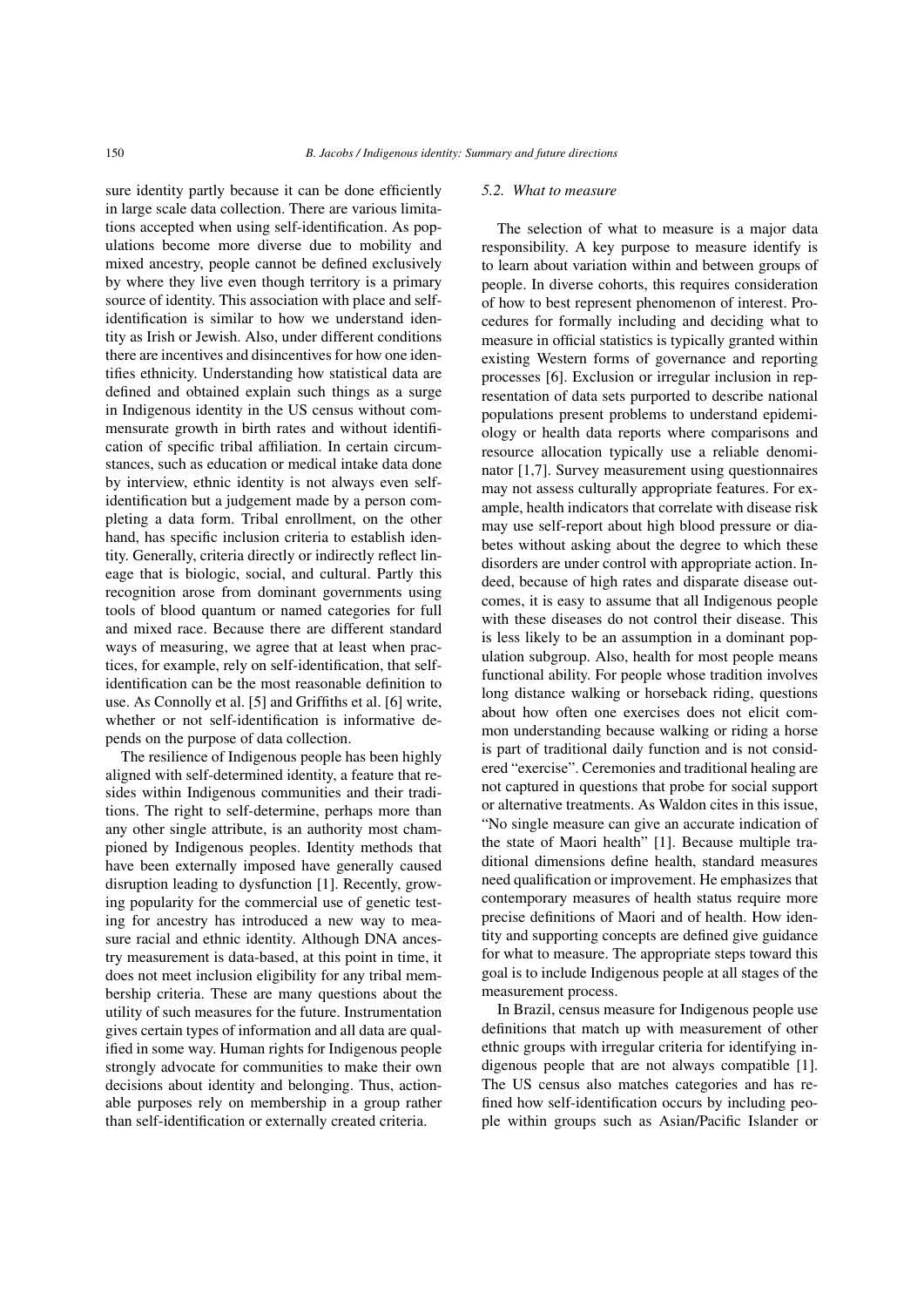American Indian Alaska Native. In this case, census measurement now engages members of ethnic groups is designing questions and format. Participation in developing data collection tools is an iterative, informed process. While it may involve compromise, those qualifications and understanding about data are known ahead of time. Knowing the operational definition and how data might be qualified by circumstances of data collection is an acceptable and astute aspect of measuring identity.

In a study of 23 cooperating countries, the Lancet-Lowitja Institute Global Collaboration for Indigenous and Tribal Health found varied methods for measuring health indicators on indigenous people [\[8\]](#page-10-2). Life expectancy and infant mortality rates were the most focal data, in part because these indicators are also proxy for general health and well-being. The problem of a benchmark data base, or reliable denominator, was noted as a challenge due to varied definitions and methods of data collection. In Greenland, for example, where 89% of the population are Inuit, indirect methods for deducing health data by Indigenous ethnicity were employed because Danish law that covers Greenland does not allow ethnic data collection. The Lancet-Lowitja Collaboration is a model for methodologic and cultural deliberation on ways to measure health phenomenon for Indigenous people by accounting for the actual systematic variation in data collection protocols [\[8\]](#page-10-2).

#### *5.3. Invisibility*

A colonial legacy lives in data collection standards when data fail to include Indigenous people or make ineffective efforts to include Indigenous people in data sets. Common statistical methods such as oversampling are used to understand many smaller number cases but rarely are used as a logical way of data collection for indigenous people. In the US, Indigenous peoples have been called the "asterisk" nation because an asterisk (\*) rather than a data point is often used in data displays [\[9](#page-10-3)[,11\]](#page-10-4). Low sample sizes, low participation rates or systematic missing data are statistical issues that require thoughtful decisions about how data should be collected, interpreted, and used. Methodologic tools for small samples commonly use methods such as oversampling or pooling data over time. It matters whether this measure is employment or birth rates because calculating a percentage is different than calculating rates. Missing data are a statistical problem in many arenas that collect Indigenous data. This is the type of problem that requires negotiation. For example, when collecting national employment data, as sovereign nations, tribes may choose not to participate either because it takes so much time or the right incentives to participate have not been put in place [\[11\]](#page-10-4).

In data analyses for Indigenous people, there can be a problem with the small denominator phenomenon that requires appropriate statistical methods to be inclusive or to appropriately study. Choosing proper data collection methods and interpreting data knowing about what the data "say" is important to make results understandable. It is also possible to significantly overstate change when rates and percent change is used. Data about California Indians find peculiar contradictions such as high rates of insurance coverage and low rates of mammography screening. Findings such as this warrant consideration about linking data sets that self-identify for different purposes (census v health records) and use excessive number of variables in regression analyses without considering methodologic considerations such as multi-collinearity and type 1 error [\[12\]](#page-10-5). Implications of the small denominator phenomenon has also been addressed in Aoteraroa-New Zealand. Indeed, a Table in this issue shows two different data results demonstrating the importance of measuring Indigenous enrollment. The Table contrasts two scenarios, one scenario that uses complete ethnic Maori criteria consistent across regions and another scenario that does not, revealing the extent of difference using Indigenous engaged definitions and ways to measure identity [\[1\]](#page-9-0). By establishing credible and clear criteria, meaning about measuring disparities between groups increases confidence in data for decisionmaking. Health disparities for Indigenous people are documented and replicated in well-designed studies but are more likely to be dismissed when less rigorous studies become part of a meta-analysis [\[12\]](#page-10-5). Therefore, it is imperative that attention be given to highest standards of data collection with informed analyses.

Astonishingly, it is possible for Indigenous people to be both over-represented and still overlooked. This is the case in situations such as in the justice system or rates of diabetes where extremely disproportionate effects are documented with sound data but neglected in action. These are circumstances when data do not activate reasonable response. Similarly, jurisdictional issues contribute to concealing significant threats as happens for missing and murdered indigenous women. (MMIW). Rather than attribute poor data on MMIW to casual concern or poor communication, attention must be given to provide mechanisms as to where and how to report and prosecute cases of missing and murdered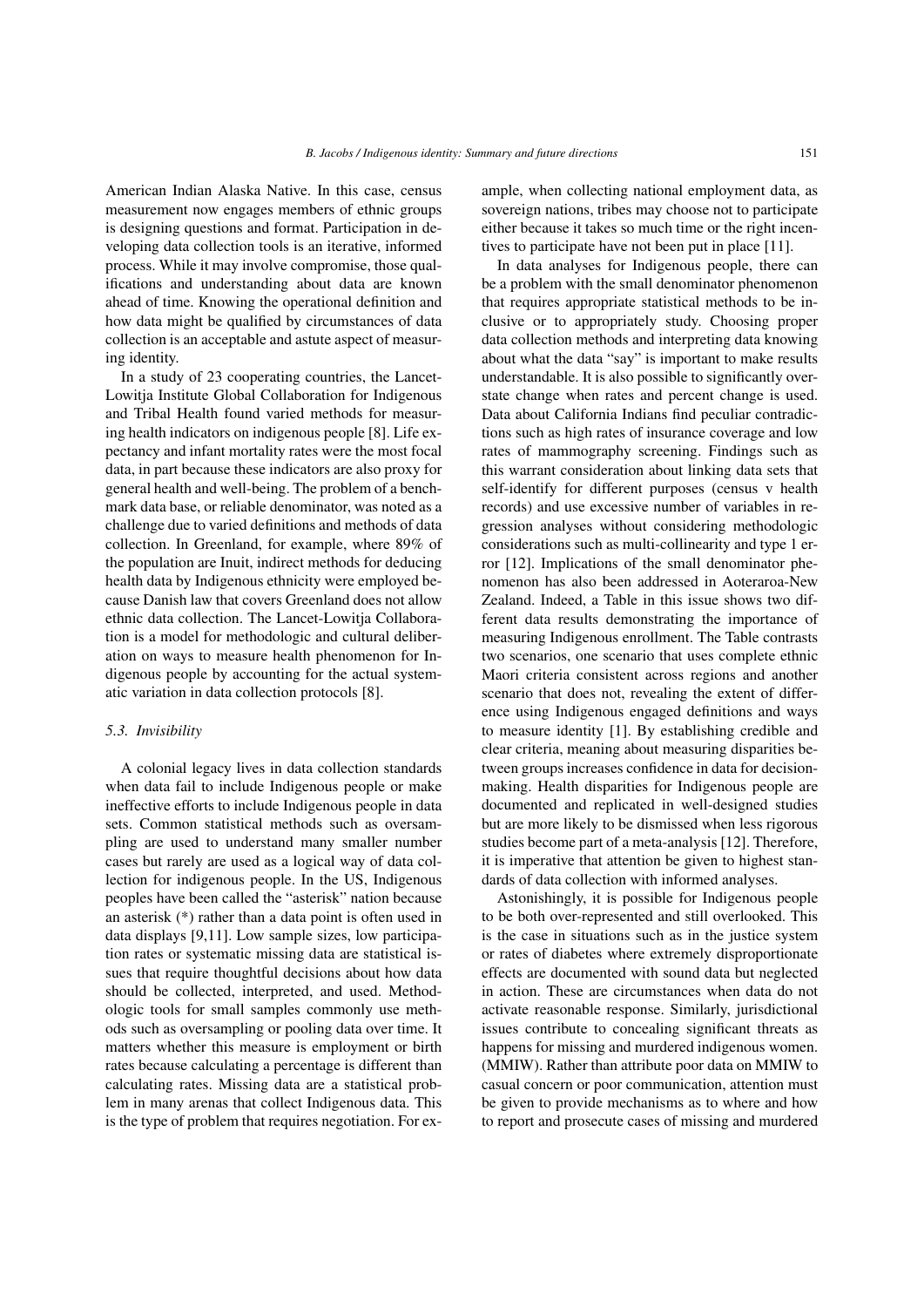women. Problems with data on this issue are rampant partly because lines of jurisdictional authority are unclear and mechanisms to count and process data are absent or vague [\[13\]](#page-10-6). It is interesting that the US Senate selected the word "silent" in addressing legal concern about MMIW because it illustrates the fact that data gives a "voice" for public concern. Data are essential for decision making and designing responsible systems. Data do serve as a voice to say what is important.

## *5.4. Comparisons*

Data about identity vary over time [\[1](#page-9-0)[,4–](#page-9-3)[6\]](#page-10-0) because definitions and participation have varied. This makes it difficult, for example, to compare US Census data on American Indians before 1960 since it was not a category marker until that time. Latin America remains uneven in including and defining Indigenous people in census data and also has different definitions over time even when measuring Indigenous people (e.g. by skin color or use of Indigenous language) [\[4\]](#page-9-3). Comparisons rely on the quality of instrumentation, or how something is measured. Note that statistically, measures that are reliable (consistent) are not necessarily valid (actually measuring what is purported to be measured). Reliability and validity are common terms used to say how accurate a measure is but, from a measurement point of view, they are not exactly the same.

Data involve participation in ways we often perceive as questionnaires. These are very important sources of information and often the best way to learn about a variable of interest. However, biologic data form another type of participation in data collection and measurement. Medical practice has generally been the users of biologic data. However, with the growth of commercial Direct to Consumer (DCT) analysis of DNA, biologic data to measure ethnic identity has become part of an enormous entertainment industry. Measuring DNA is reliable, that is to say results are consistent. It is valid for certain things like a disease linked to a specific gene. There is high level of confidence to establish first order relationships (siblings and parents) and less so as more inherited material increases (grandparents, great grandparents, cousins). A DNA sample is compared to a reference data base source to search for correlations in a biologic sample that contain mitochondrial DNA haplotypes (groups of DNA markers) that are similar to the reference-base. As with all correlational data results contain some margin of error. Because the data base for Europeans number is in the millions, the probability for validity is better than for Indigenous people where the referencebase is dramatically smaller. Information about data bases are not easily available but all originate from self-report. Not only is the reference base of Indigenous people small in commercial Direct to Consumer (DTC) companies, some Indigenous communities and their members have refused to participate in any genetic compilation consequent to the Havasupai providing DNA samples to study a disease then discovering that the DNA samples were subsequently also used for studies on migration and other purposes not consented. This judgement became case law and also magnified the fact that exploitation persists in contemporary times perpetrated with data tools [\[14\]](#page-10-7). As technology and data bases mature, this technology may become more relevant. The fact that it is associated with a major source of exploitation prompted recommendations by Indigenous people from several countries to agree to guidelines on appropriate use of genomic science [\[14\]](#page-10-7) as some tribes establish their own regulations about participating in studies using genomic tools [\[16\]](#page-10-8).

New approaches have been created in many places and sectors where intentional action include bringing the best tools and methods to culture and context specific data for Indigenous people. This has been aided substantially by inclusion of Indigenous voices and Indigenous professionals. A government report on inquiry into mental health and addiction in New Zealand [\[15\]](#page-10-9) documents a rationale and reorientation to examining poor results to established programs. In what is called a "people first" approach, the needs and preferences of people and communities address data sources, understanding, and response. Australia employs a three phase process to identify as aboriginal or Torres Strait Islanders: descent, self-identity and recognition by the community [\[6\]](#page-10-0).

## *5.5. Recognition and political rights*

Identification of Indigenous peoples follow parallel themes mentioned in the papers of this journal and follows a colonial legacy. As noted in Brazil, Indigenous people in much of the 20<sup>th</sup> century were considered legally incompetent, requiring "tutela" or legal guardianship [\[4\]](#page-9-3). Similarly, it took nearly 200 years for US Indians to be able to vote and once suffrage occurred, the process of abridgement was required [\[17\]](#page-10-10). Within the matter of identity and status, tribal membership "corrections" such as among the Kanawake of Canada [\[18\]](#page-10-11) reveal evolving methods for counting.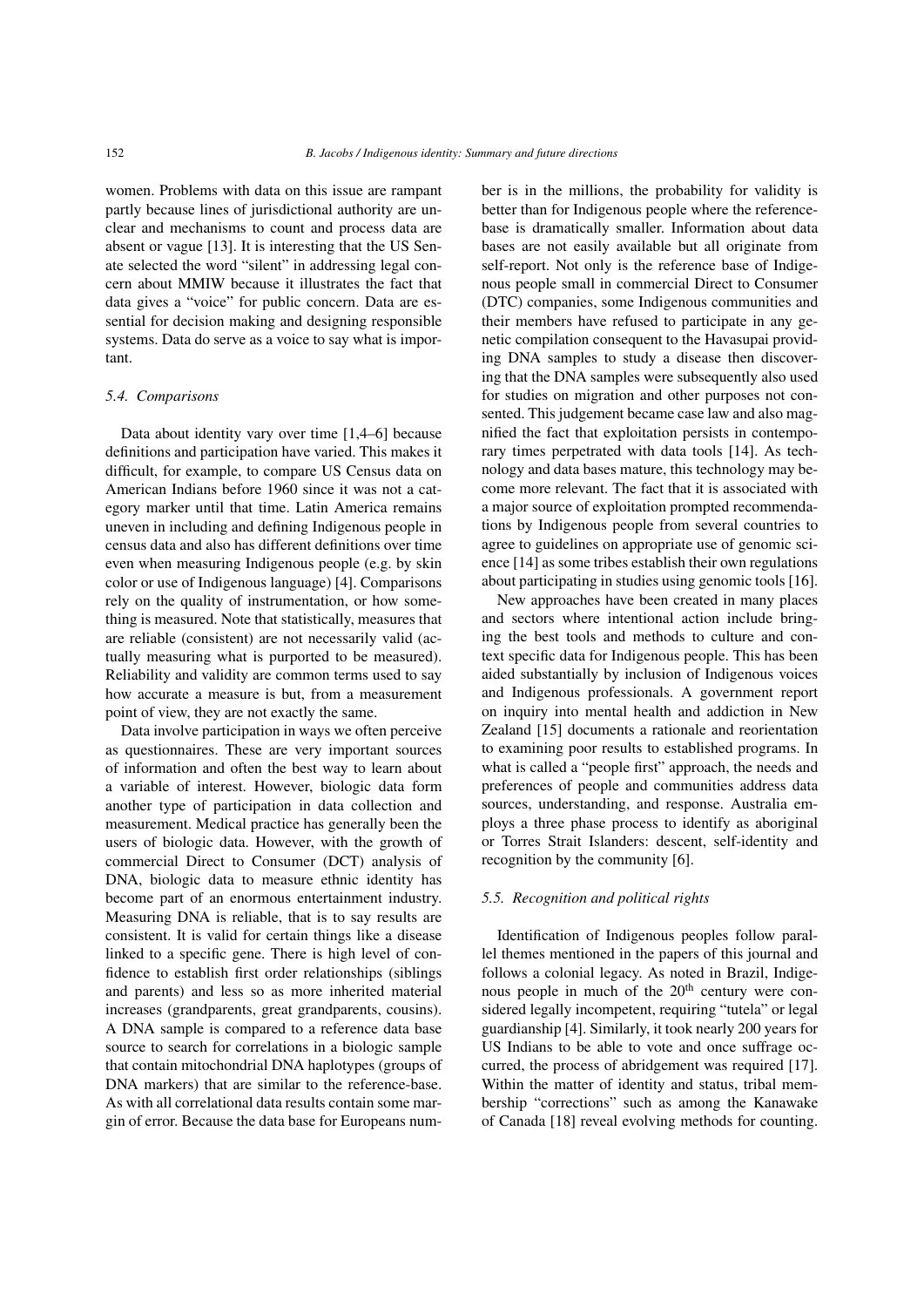Women who married outside the tribe lost their ancestral membership and the process of reconciling this elimination continues to this day. There are attempts to bridge the legal distinction between Indigenous people (defined by settler governments) and tribal members (defined by tribal governments). An alignment of legal doctrine, demographic data and tribal practice bring complex issues of identity into an arena that calls for resolution and improved, agreed upon standard definitions that allow understanding, comparison, and informed decision-making [\[3](#page-9-2)[,19\]](#page-10-12).

Considering the remarkable data experience the British brought (commercial, census, literacy, morbidity, mortality) to settler states, it is stunning to find how insufficient data were about native peoples in the lands that were colonized. Not until well into mid 20th century were Indigenous people integrated into national data systems [\[20\]](#page-10-13). However, the well-established data bases contain considerable relevant historic information that can be mined or inferred to understand the context of the times when specific enumeration of Indigenous people was absent or uneven.

Data are commissioned, collected and managed across many aspects of life. Data are solicited from individuals, organizations, or obtained from other sources. In current social debate is digital data obtained simply by using or holding data devices. Data about preferences in purchasing books create personal advertisements and also can be distributed, sold or hacked. Responsible people adhere to policies and standards of privacy and security to the extent they are known and knowable. This is a collective societal concern.

Among Indigenous people, data have been misused to characterize groups in stereotypical ways or with processes that exclude participation. Also, exploitation using data obtained from or about Indigenous people for external self-interest and diminishing benefit to tribes have commonly happened. Therefore, there is sound reason for suspicion among Indigenous communities about researchers who come to collect data [\[14\]](#page-10-7).

Data sovereignty is a major concern for Indigenous people. Data sovereignty incorporates not only permission to collect data but how data can be used and, ultimately, determination about who owns data that have been collected [\[6\]](#page-10-0). Data sovereignty is a vital focus for the First Nations of Canada under OCAP or Ownership, Control, Access and Possession of data. The initiative, launched in 1998, upholds First Nation rights over all research that impacts them [\[21\]](#page-10-14). OCAP grounds its authority to own data based on treaty rights as well as the UN Declaration on the Rights of Indigenous Peoples. Repatriation of data is a goal for OCAP and tribes in other countries. Data ownership is a concern in Brazil where divulging and sharing data with Indigenous people themselves has been a challenge [\[1\]](#page-9-0). Fundamental rights are violated and grievances grown when people who are involved in data measurement have decisions made using data they cannot access. The iterative and cooperative processes such as modeled in the Lancet-Lowitja Collaboration [\[8\]](#page-10-2) suggest that matters around data sovereignty can be extended from this foundation.

Matters of Indigenous data sovereignty have been considered under tribal policy [\[16\]](#page-10-8) and in considerable detail by interdisciplinary and intercultural Indigenous thought leaders at the "Indigenous Data Sovereignty Symposium: The Importance of Data Sovereignty for Communities" [\[22\]](#page-10-15). Topics included attention to fields examining approaches through the lens of law, economics, demographic, anthropology, land management, health and education. Data management and methodologic concerns must deal with quality, data linkage, access, and intersectionality. Concepts related to collection of unique data in the Indigenous sector suggest opportunities to explore culture specific determinants of resilience. Ways in which data are used and governed and processes for sharing require detailed deliberation. Indeed, the value of data ownership was reflected in a symposium session titled "Indigenous data sharing: The new land grab?".

# *5.6. Land claims and identity affiliated by people of a place*

Inseparable in all definitions of Indigenous identity is their sense of place or, as more commonly constructed, land. While disputes persist about stolen versus conquered lands, the location of boundaries, and forced and coerced relocations, Indigenous identity stakes itself to a defined geographic space. Many nation states affirm land and Indigenous identity through law. Land is a particularly powerful component of Indigenous identity having shaped not only traditions associated with food, shelter, and communal organization but is highly represented in creation stories and oral traditions that guide behavior and belief. Habitation is a common correlate with racial, ethnic and cultural identity (e.g. English) though not exclusive (e.g. African Americans). As mass global migration, mixed race populations and general mobility increase, alignment with particular place or land loosen. Indigenous people are those who maintain separate ancestral identity in a place within a dominant nation-state.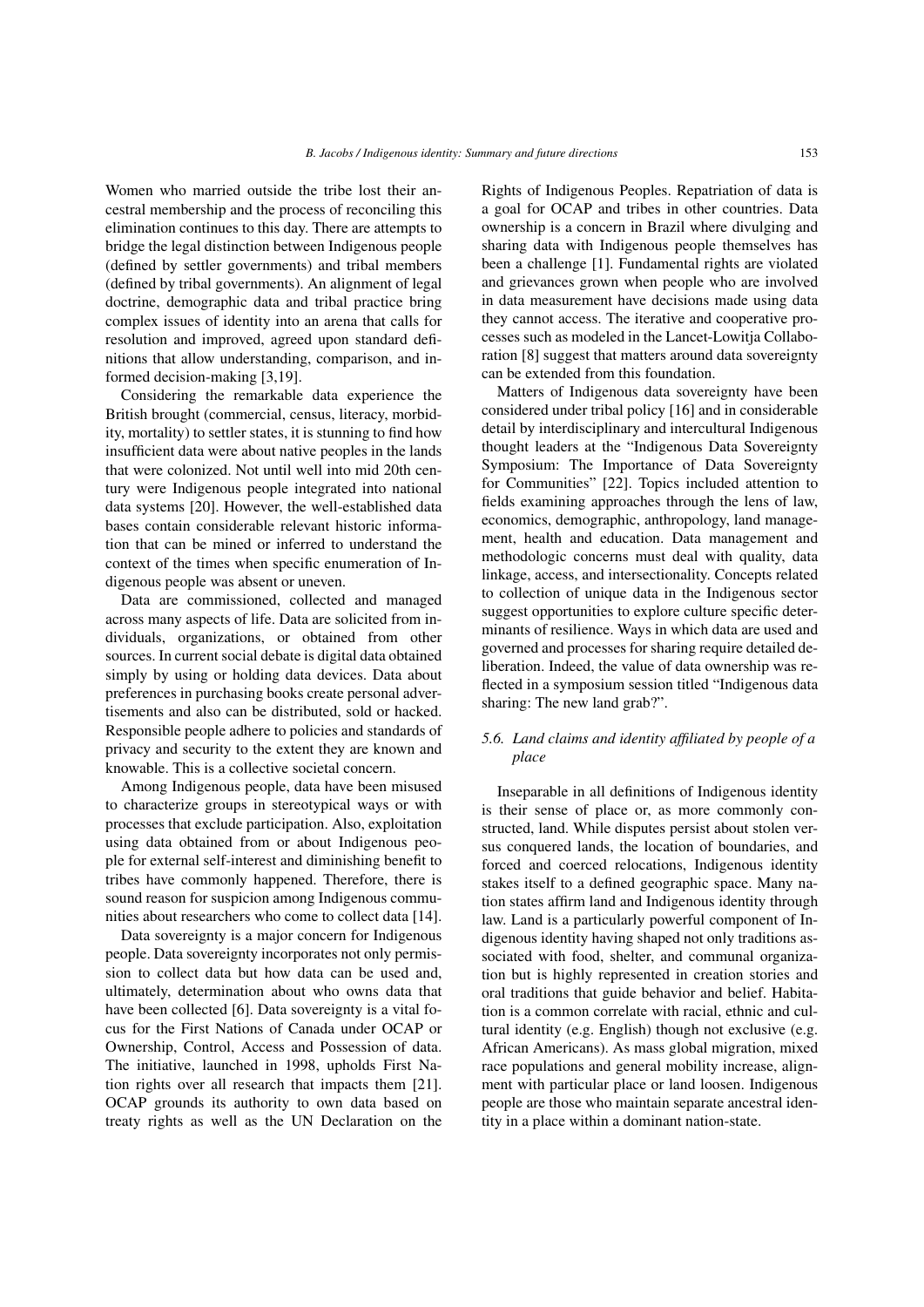Indigenous people populate many places around the world. In the Sakha Republic in Siberia (a part of Russia that is the size of India) recent progress has been made to officially recognize Indigenous groups with legally designated regions at various internal levels (region, state, district) with native administered regional centers [\[23\]](#page-10-16). The Sami in Finland or Ainu of Japan are other examples of Indigenous people recognized by the nation state(s) in which they reside. The scope of their autonomy and agency varies according to rights accorded and acted on by that nation state. Circumpolar Indigenous people are among those who have nomadic histories and collectively may share ethnic and cultural ties. European Scandinavian countries and the Netherlands are among countries to use registries rather than census methodology for population statistics [\[7\]](#page-10-1). These registries record citizenship and place of birth. Data for purposes of health, education, and justice generally sort identification to promote better understanding of need and progress. In Sweden, ethnic self-report is not an option. Finland, for example, is reported to have the best practice for data collection that includes Indigenous Sami, however, it has been scarcely used or referred to [\[7\]](#page-10-1). Nevertheless, the need to know variation of ethnic health data has been led by initiatives such as the population-based study on the Sami, SAMINOR, conducted by the Arctic University of Norway.

Some milestones are worth noting. Indigenous data in the US did not count American Indian and Alaska Natives in the US Census until 1960 [\[5\]](#page-9-4). Also notable is a distinction for Alaska Natives who in 1971 exercised their right to self-determination after years of tirelessly lobbying the US government to take charge of their economic and political destiny and passing the Alaska Native Claims settlement Act (ANSCA). At that time, the decision by Indigenous people was to incorporate as for-profit organizations, rather than non-profit [\[24\]](#page-10-17). Consequently, certain benefits accrue and Indigenous people in Alaska are actual shareholders as well as members in their tribe. In addition, AN-SCA established subsistence rights for Indigenous people to hunt, harvest and distribute wild animals, fish and plants according to their traditions. These rights are episodically challenged or even differentially enforced but persist exist as legal rights subject to claim. Another policy with far reaching effects on data usage and data ownership has been the European Union GDPR or General Data Protection Regulation (2015). Although this standard is enforced only by EU members, it is increasingly becoming used as a global standard where liability about protecting data looms large in the context of no standard rules to assure data privacy (Jacobs, in press). Although this law and Indigenous people have not been linked in any way, the vulnerability of Indigenous people to violation of privacy is well known and the reference to current best practice is probably the most useful at this point in time.

Canada recognizes First Nation peoples and tribal rights through various legal mechanisms, with certain continuous tensions, and maintains land reserves set aside for particular First Nation peoples. In addition, another way to recognize and resolve disputes happened in 1999 when Canada created a new territory, Nunavut, by separating part of the Northwest Territories. Nunavut is inhabited primarily the Indigenous Inuit. The First Nations of Canada have many ongoing unresolved issues in tension with national and/or local authorities. . . .

As Indigenous people whose identity is associated with place there are examples mentioned in this issue where traditions such as the place of the placenta in Maori views or American Indian tribes that bury the placenta as a symbol of belonging to the land and a particular place.

By definition land claims and affiliation with a place relates to ecology. Environmental examples such as the Standing Rock protest about building a section of oil pipeline in the US and the rapid Artic ice melt are events involving highly focused experiences that give public insight into Indigenous lives, the ownership (or disputed ownership) of Indigenous land, and how climate change singularly affects certain Indigenous communities. Oversight and regulation subject to change or challenge happen fundamentally because Indigenous people are sovereign nations with dependent nation status within nation states. Therefore, ongoing engagement in negotiation and legislative processes become essential. Such is the case in Alaska with ANSCA legislation from 1971. Since then various changing definitions, court challenges, and business encroachment shifted how ANSCA is implemented. Land management affecting subsistence rules came under partial federal control on federal lands (60% of Alaska) as well as qualification in the state legislature where urban lawmakers outnumber rural representatives in keeping secure the rural preference.

Latin America is distinctive in many ways for Indigenous people and most particularly for identity and data. There has been systematic disregard in counting Indigenous people in distant and, in some cases, the recent past. In this issue we learn the challenges faced by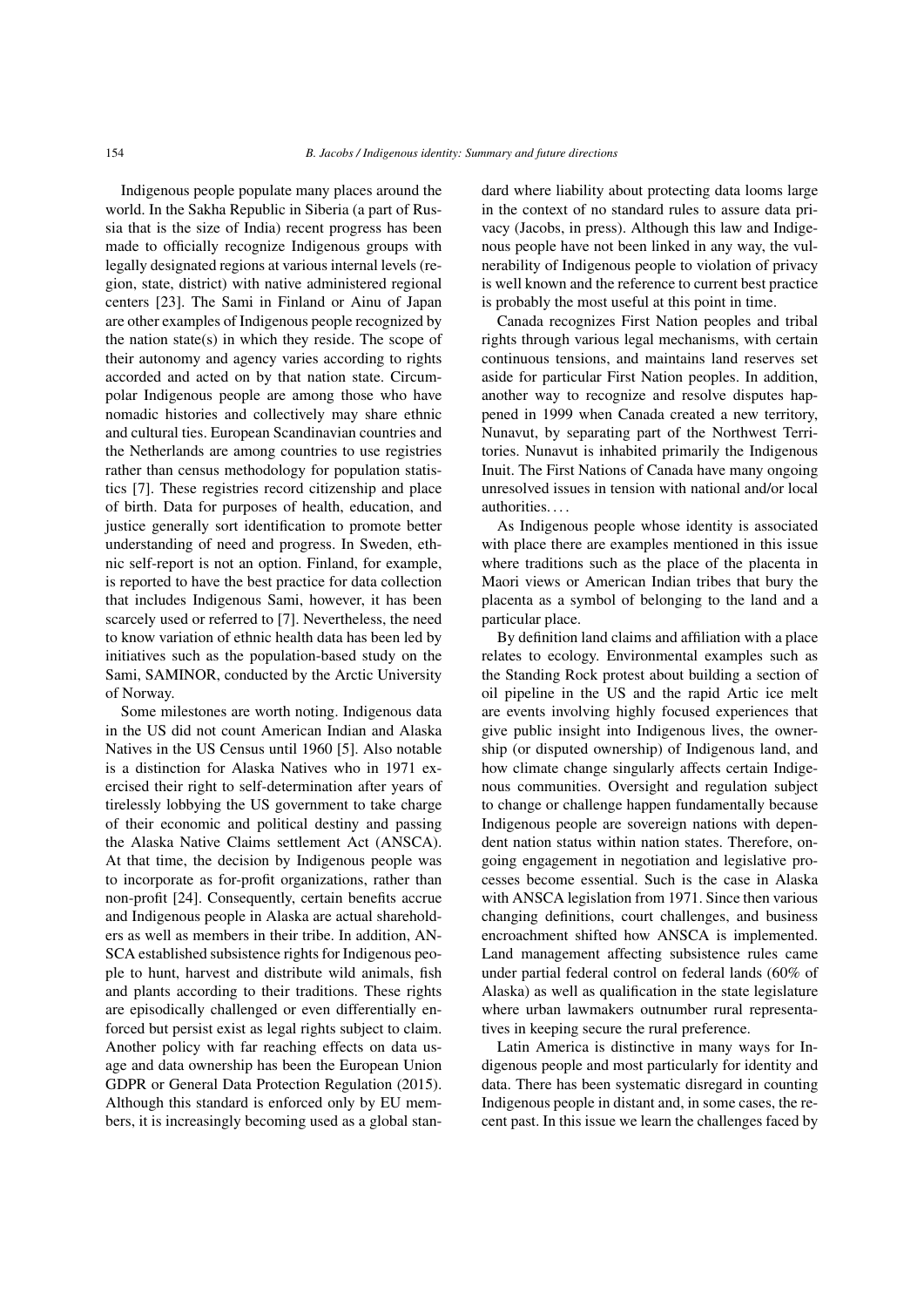Brazil for Indigenous people in the official statistics. Brazil had the longest period of colonization and some of the least reliable basic census measures [\[4\]](#page-9-3). Census data, demography that describes the whole population in a comprehensive cross section is complicated by definition, outreach, power, and limitation. Latin American countries have varied widely by nation and over time in whether or not they include Indigenous people in a census and whether and how input in measurement and interpretation engages Indigenous people.

Conflict resolution related to land claims persist. In many cases land is used to define Indigeneity. If legal judgements are made then individual identity as belonging to a particular Indigenous group is required to receive claims. Early in European colonization (1840), the Treaty of Waitangi established parameters that guaranteed possession rights to the "the chiefs and tribes of New Zealand", a confederation of Indigenous people, as well as Indigenous families and individuals, conditional on a right of pre-emption by the Crown. This Treaty awarded land rights to the Maori. The Waitangi Tribunal was established in 1975 by New Zealand to hear claims regarding breaches of the Waitangi Treaty. It has reported on 1028 of more than 2500 claims. The most significant of these was settlement for Ngai Tahu land claims resulting in both land and monetary restitution for land lost in breach of the Treaty [\[1\]](#page-9-0). In the US, Lakota claims on treaty that gave them the Black Hills was settled for more than \$100 million in the US Supreme Court in 1980. However, the Lakota tribe, which lives in the most impoverished counties in the country, refused to receive the settlement holding that the Black hills to be sacred and not subject to settlement. With compound interest, the account in the Bureau of Indian Affairs is now worth more than billion dollars. Land and Indigenous identity are deeply entwined.

Indigenous people are characteristically people with storytelling histories. Creation and tradition stories arise from the place of Indigenous people. These stories are often written and archived, particularly as part of language revitalization projects. Another expression of identity that aligns with storytelling history, is communication of identity through art and especially through film. Movies such as Smoke Signals [\[25\]](#page-10-18), Wind River [\[26\]](#page-10-19), Frozen River [\[27\]](#page-10-20) and Whale Rider [\[28\]](#page-10-21) are fictional stories that feature contemporary Indigenous identity as central to understanding human relationships. Unique circumstances related to culture, jurisdiction, and isolation are revealed as profoundly universal. Film illuminates Indigenous identity with meaning and proportionality by telling stories about Indigenous life.

# 6. Discussion

There are common concerns and complications about how data are aggregated, about what assumptions are used in analyses, and matters of access, ownership and privacy. In this journal issue, we accept that common concerns are part of the conversation we should engage in together. Culture specific concerns associated with Indigenous people are vital to responsible data collection and use. Examples show how gaps lead to invisibility and misrepresentation. Improvements in data collection among Indigenous people rely on changing two critical approaches. First, is to bring to bear best practices for data methodology that would take place in any reasonable circumstance of small or hard to reach sub-groups. Secondly, the benefits of engaging Indigenous communities and Indigenous professionals provide contextual insight to guide data collection, interpretation, and application.

There have been steps made toward inclusivity in data collection for Indigenous people in larger jurisdictional data sets. Concerns about quality, measurement, and site-specific limitations continue to inform us about how to improve data collection. Papers in this issue offer guidance about how this can be done. These population-based data sets often reveal disparities and gaps in indicators of well-being consequent to marginality, minority, and vulnerable status. The history and context of people who have retained such robust Indigenous identity in the face of forces intended to exclude recognition or extinguish our identity and capacity for self-determination reveal traits of resilience. Consequently, the right to be recognized has been endorsed by the UN and by official recognition of nation states. Recognition and rights ascribed to Indigenous people vary by jurisdiction. Indigenous governance operates as communal oversight within the bounds of nation-state law where Indigenous communities reside. The sense of place that is at the heart of Indigenous identity translates into the modern world about issues of land and claims to land generally set aside in some way that recognizes Indigenous identity. While we see unevenness and continued challenge, the opportunity to gain more insight about disparities would benefit from greater inclusion of Indigenous people in measurement and leadership roles associated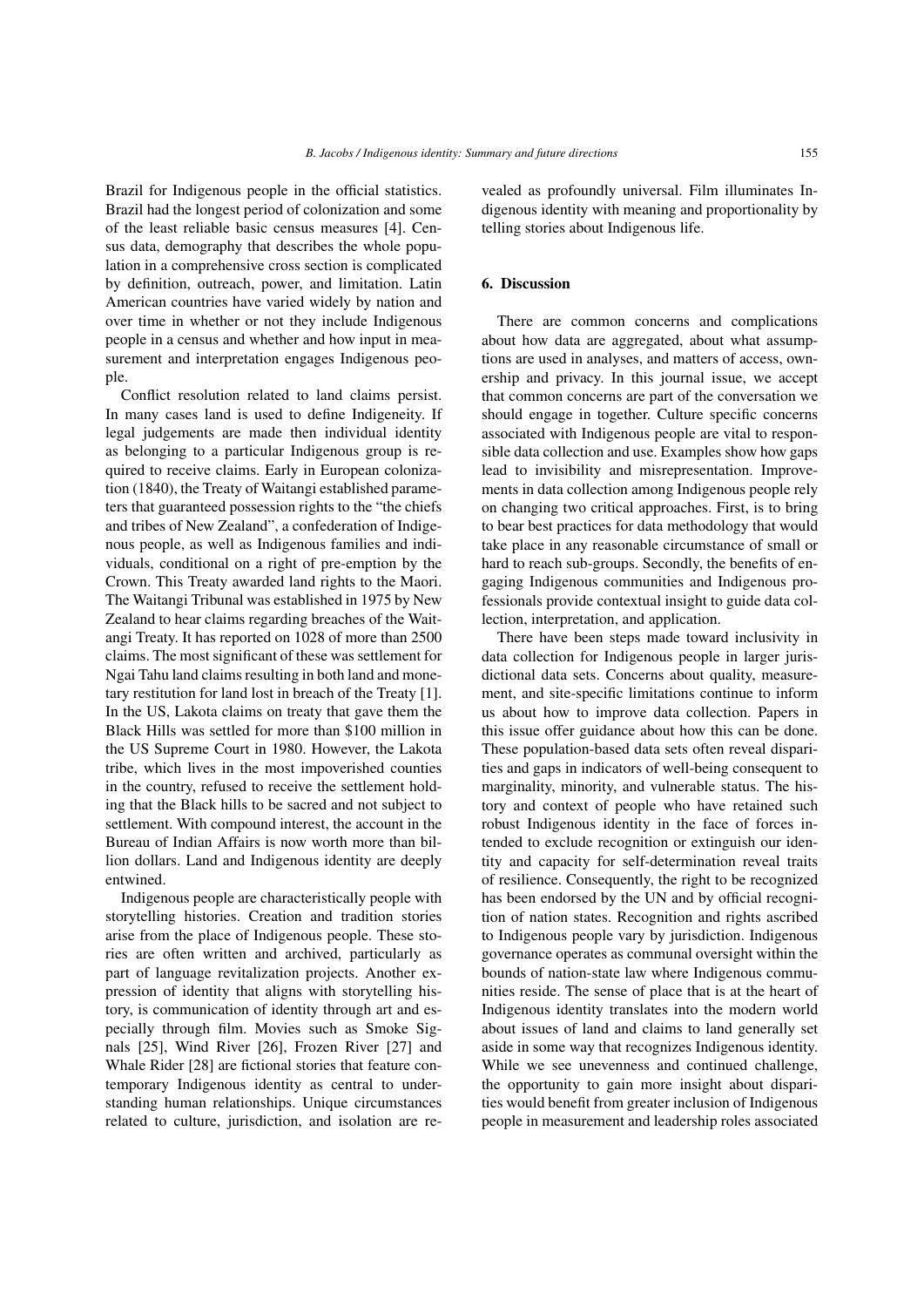with data collection. Resolving inequities from health, education and economic disparities require serious attention to the quality of data that are collected. Conditions associated with data sovereignty require on-going mutually determined processes. Tensions related to efforts toward inclusion, data sovereignty, and data privacy are complexities that need full participation and voice from Indigenous communities. The study of resilience, particularly from within Indigenous communities, would improve measurement and instrument development that would be culturally sensitive and inform more generally about what parameters can support human flourishing for all people. For example, in considering housing data, definitions become relevant in choosing what to measure and how to measure it. Commonly, structures and number of rooms, or number of residents per number of rooms are measures used to assess quality or adequacy of housing. Those among Brazil's Indigenous people who live in their community and have a hut with a door would be prosperous while in Rio de Janeiro the house would be slum quality [\[4](#page-9-3)[,5\]](#page-9-4) showing how dominant definitions distort or fail to explain the phenomenon it is intended to measure. The aims of inclusivity and equity are laudable as movement toward justice. At the same time, harmony among peoples animate a shared future with better prospects for all.

Identity as the core of human potential. People have multiple identities. Group affiliation as Indigenous transcends biology and culture since Indigenous people have maintained separateness from a dominant or conquering culture while negotiating intersections that allow a dialectic identity. In this journal issue, we posit how advances in data management often neglect addressed Indigenous people, that comparisons may be compromised because of historic absence of data, and that steps to correct these problems are feasible, important, and promising.

## *6.1. Future directions*

The trajectory of serious problems comes with waves of progress, challenge, and resolution. Existing and emerging challenges arise as Indigenous people and tribes exercise more sophistication and autonomy in data collection. Measures, interpreted and used by Indigenous peoples will enrich the overall study of populations that include Indigenous subgroups and as primary sources for problem solving within group challenges. This is a dynamic process but one that increasingly calls for Indigenous people who are educated and credentialed in the disciplinary fields or professional teams where such decision are made. The members of IGHIM have been served as advocates, examples, and participants in advancing best practices.

Specific identity issues related to data require negotiation and resolution. Matters associated with data sovereignty exist in principle and procedure but, similar to the land claim laws described in Alaska and New Zealand, new laws and technologies may require adjustment to figure out how to put data sovereignty into standard practice. The move to use GDPR to protect data is a new driver that needs Indigenous input. Privacy for data looms larger as more and more personal content is digital and protection standards emerge. The European Union GDPR has become a reference point as these matters become more clearly understood. What has often happened is that universal problems that affect everyone are addressed considering people who are most like the decision makers or researchers then years later after disparities or gaps appear, compensatory or adapted programs are designed. With capacities given by data technology, it makes sense to have a pluralistic plan from the beginning. Similarly, other technologies bring prospects to solve some problems with exuberance that fails to account for any downside. Particularly, as Indigenous people have their own people trained in these fields, consideration for downsides can be anticipated and confidence in collaboration can grow. Tribes such as Navajo that once prohibited participation in genomic studies consider in their own time and under their own conditions terms in which such study may be tribally approved. Recognizing Indigenous self-determination is the primary approach to resolving specific issues.

Future directions for Indigenous identity and data must presume that best practices for data management be employed, the culture and context be considered, and that we promote education and training of Indigenous youth to be participants and leaders.

## References

- <span id="page-9-0"></span>[1] Waldon J. Identification of Indigenous People in Aatearoa-New Zealand-Nga mata a taku whenua.
- <span id="page-9-1"></span>[2] UN Working Group 1986.
- <span id="page-9-2"></span>[3] Gover K. (2010) Tribal Constitutionalism: States, Tribes and the Governance of Membership Oxford University Press.
- <span id="page-9-3"></span>[4] Santos R. The identification of the indigenous population in Brazil's official statistics with emphasis on demographic censuses.
- <span id="page-9-4"></span>[5] Connolly M. (2019).